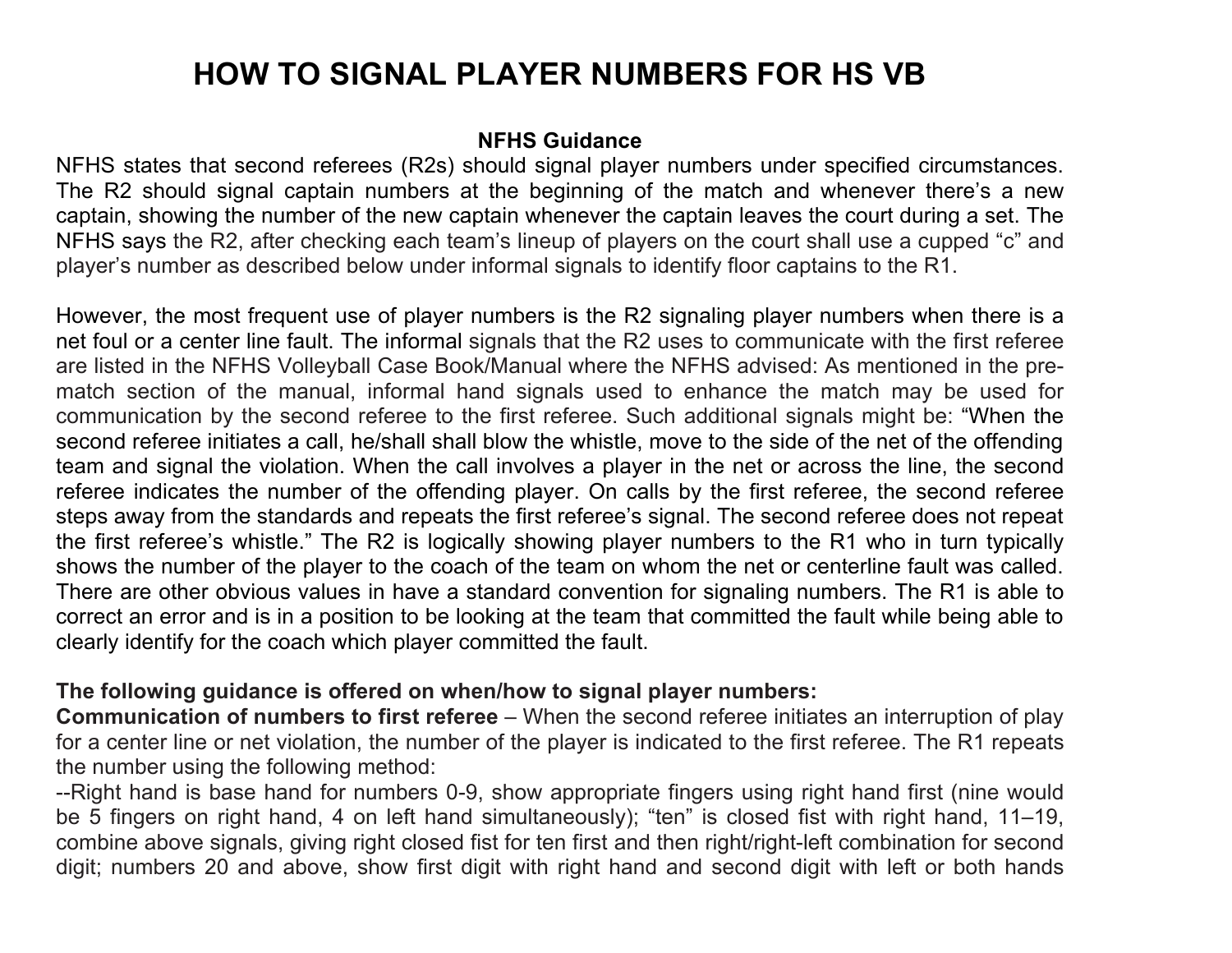successively. (23 would be two on right hand and 3 on left hand; 26 would be two on right hand, and then five on right hand and one on left hand at same time)."

**Net Foul/Center Line Violation –** The NFHS says the second referee signals the first referee with right hand as base hand – Nos. 0-9: right or right/left combination; No. 10: right hand closed fist; Nos. 11-19: right fist then digits successively; Nos. 20 or more: first digit with right hand and second digit with right or both hands if necessary. R2, then R1, signals offender's number.

However, the above instructions are not as clear as they could be and do not offer guidance regarding how the numbers "0" and "00," in particular, should be shown. By noting that the right hand is base for numbers  $0 - 9$  but also stating that ten is shown as closed fist on the right hand, it appears that the number 0 and the number 10 would be shown the same way. This makes it unclear when a team has a player wearing 0 and another player wearing 10. Numbers ending in zero should be shown by using the right hand for the 2 in 20, the 3 in 30, the 4 in 40 and the 5 in 50. For numbers higher than 50, referees use two hands to show the 6 in 60, the 7 in 70, etc., followed by the left fist closed to show the 0 in 20, 30, 40, 50, 60, etc. Showing "0" with closed fist on the left hand makes the most sense to distinguish "0" from "10 (closed fist on the right hand). To show "00," the referees should use closed fists on both the left and right hands. A commonly understood signaling process and commonly used signals to indicate player numbers will help to promote effective communication.

## **Other Concerns:**

When showing player numbers, it is important to not create confusion with signaling illegal multiple contacts (showing "2") or 4 hits (showing "4"). The first referee should hold the player number signal in an area not used to show a foul involving number of player contacts. This could be at shoulder height and slightly to the side of the offending team as opposed to over the head where "2-hit" and "4-hit" signals are to be held.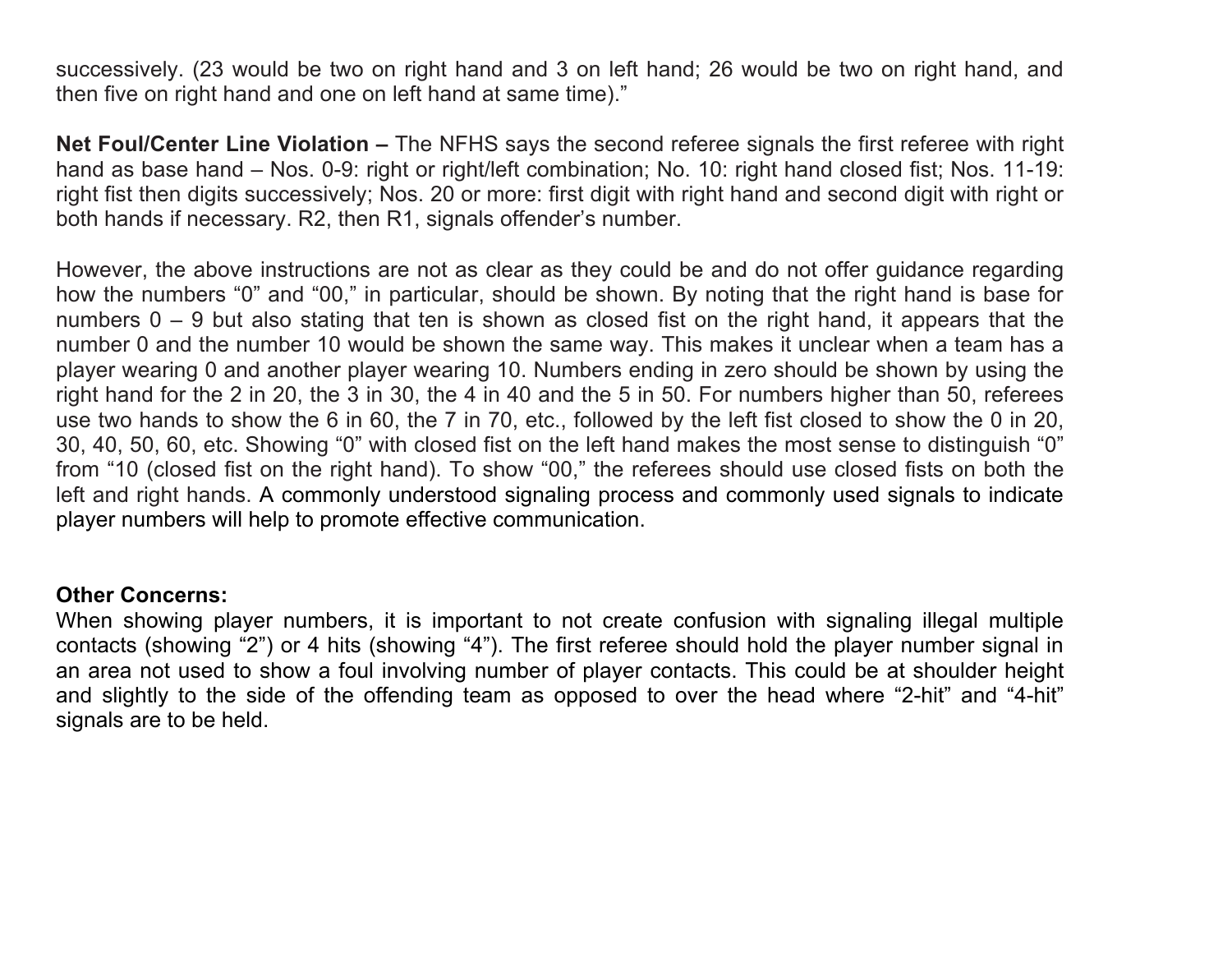| <b>SIGNALING PLAYERS NUMBERS</b><br>Illustrating how to use the number signaling chart |     |              |    |    |     |    |          |       |   |
|----------------------------------------------------------------------------------------|-----|--------------|----|----|-----|----|----------|-------|---|
| 0 and 00                                                                               | 1   | $\mathbf{2}$ | 3  | 4  | 5   | 6  |          | 8     | 9 |
| Show left fist<br>for "0" & both<br>left and right<br>fists for "00"                   | IN. | 脓            | nh | Mą | Mag | NB | M<br>Mag | MarMa |   |

As shown above, the closed left hand/fist is used to signal the number zero/"0," a number used only in volleyball matches played using the NFHS rule set. To show double zero/"00," the other number that is used only in volleyball matches played using the NFHS rule set, show left fist and right fist together. This appears to be the easiest, most understandable way of showing double zero. Below is a written description of how to show numbers followed by a graphic illustration.

**Interpreting signaling player numbers for 1 – 10: Except for 00, right hand closed represents 10 and left hand closed represents zero.**

**#0**, use left hand closed (clenched into a fist) to distinguish from right hand closed (clenched right fist) which is the signal for **#10**;

**#00,** use left hand closed (clenched)) and right hand closed (clenched) at the same time;

**#1**, use index finger of right hand;

**#2**, use index and middle fingers of right hand (consider holding hand off to the side to not confuse it with showing an illegal multiple contact/double hit);

- **#3**, use thumb, index and middle fingers of right hand; (Spock's Vulcan greeting?)
- **#4**, use four fingers of right hand, no thumb (consider holding hand off to the side to not confuse it with showing 4 hits);
- **#5**, use thumb and all four fingers of right hand;
- **#6**, use all 5 digits of right hand and index finger of left hand;
- **#7**, use all 5 digits of right hand, index and middle finger of left hand;
- **#8**, use all 5 digits of right hand and thumb, index and middle fingers of left hand;